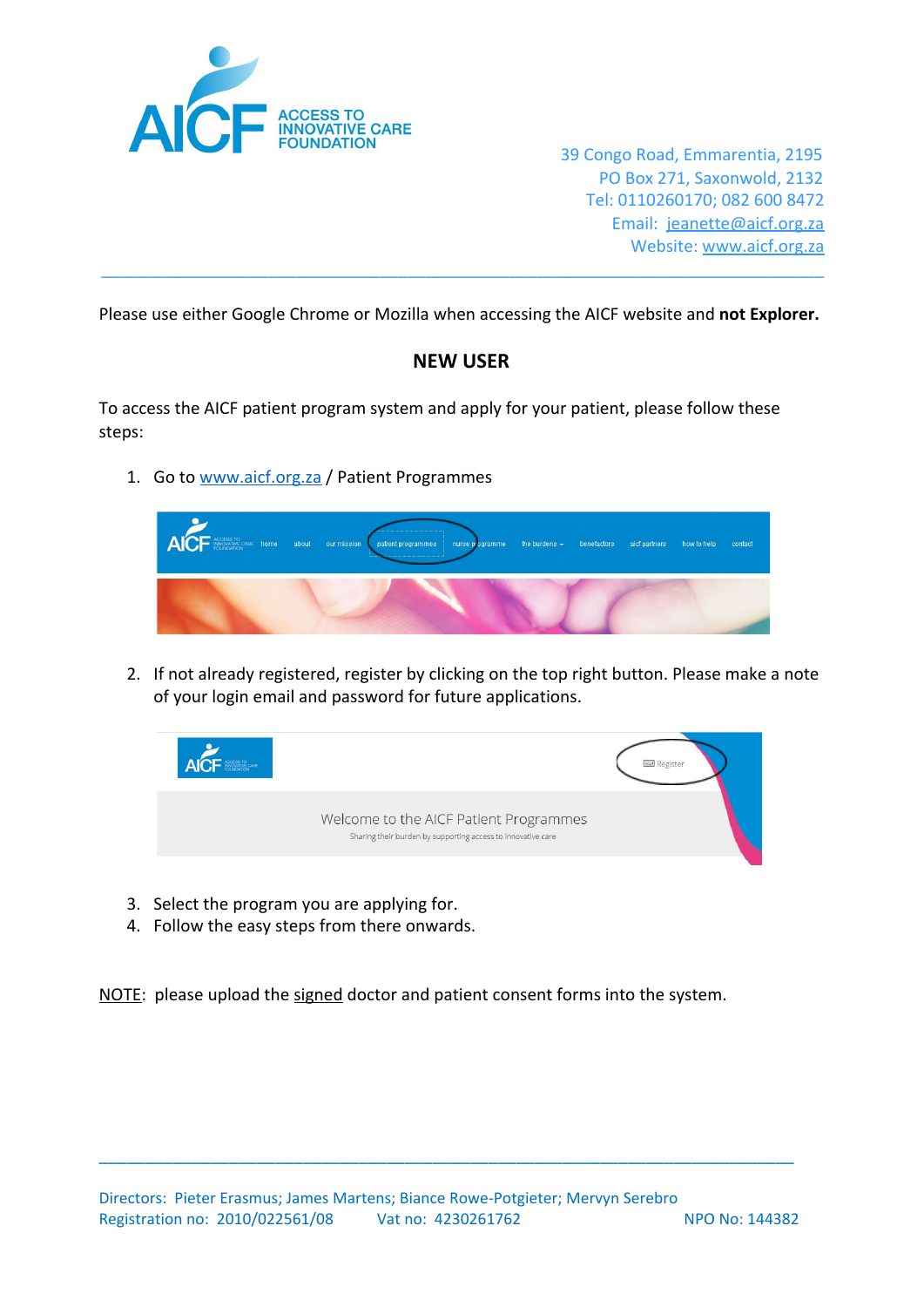

Please use either Google Chrome or Mozilla when accessing the AICF website and **not Explorer.**

## **RETURN USER NOT YET USED 2 FACTOR AUTHENTICATION**

1. You will need to reset your password.

|    | <b>Password Reset Steps</b>                                                                                                                                                                                                                                                                                                                           |
|----|-------------------------------------------------------------------------------------------------------------------------------------------------------------------------------------------------------------------------------------------------------------------------------------------------------------------------------------------------------|
| 1. | Click Forgot password button.                                                                                                                                                                                                                                                                                                                         |
|    | Welcome to the AICF Patient Programmes<br>Sharing their burden by supporting access to innovative care                                                                                                                                                                                                                                                |
|    | Patient programme details are only available to medical practitioners.<br>If you are a non-health care professional and have an interest in finding out more about the patient programmes,<br>please enquire with your doctor or contact the AICF Manager.<br>If you require assistance please call us on 082 600 8472 or email jeanette@aicf.org.za. |
|    | <b>Please sign in</b>                                                                                                                                                                                                                                                                                                                                 |
|    | Email address                                                                                                                                                                                                                                                                                                                                         |
|    | Password                                                                                                                                                                                                                                                                                                                                              |
|    | Remember me<br><b>O</b> Forgot password                                                                                                                                                                                                                                                                                                               |
|    | Sign in                                                                                                                                                                                                                                                                                                                                               |

2. Enter email address (used to login) and click **Send Token** button. In a message saying 'Please check your email for password reset token', click Ok button. Once token received, click I have a token button (if you were not automatically taken to the next screen).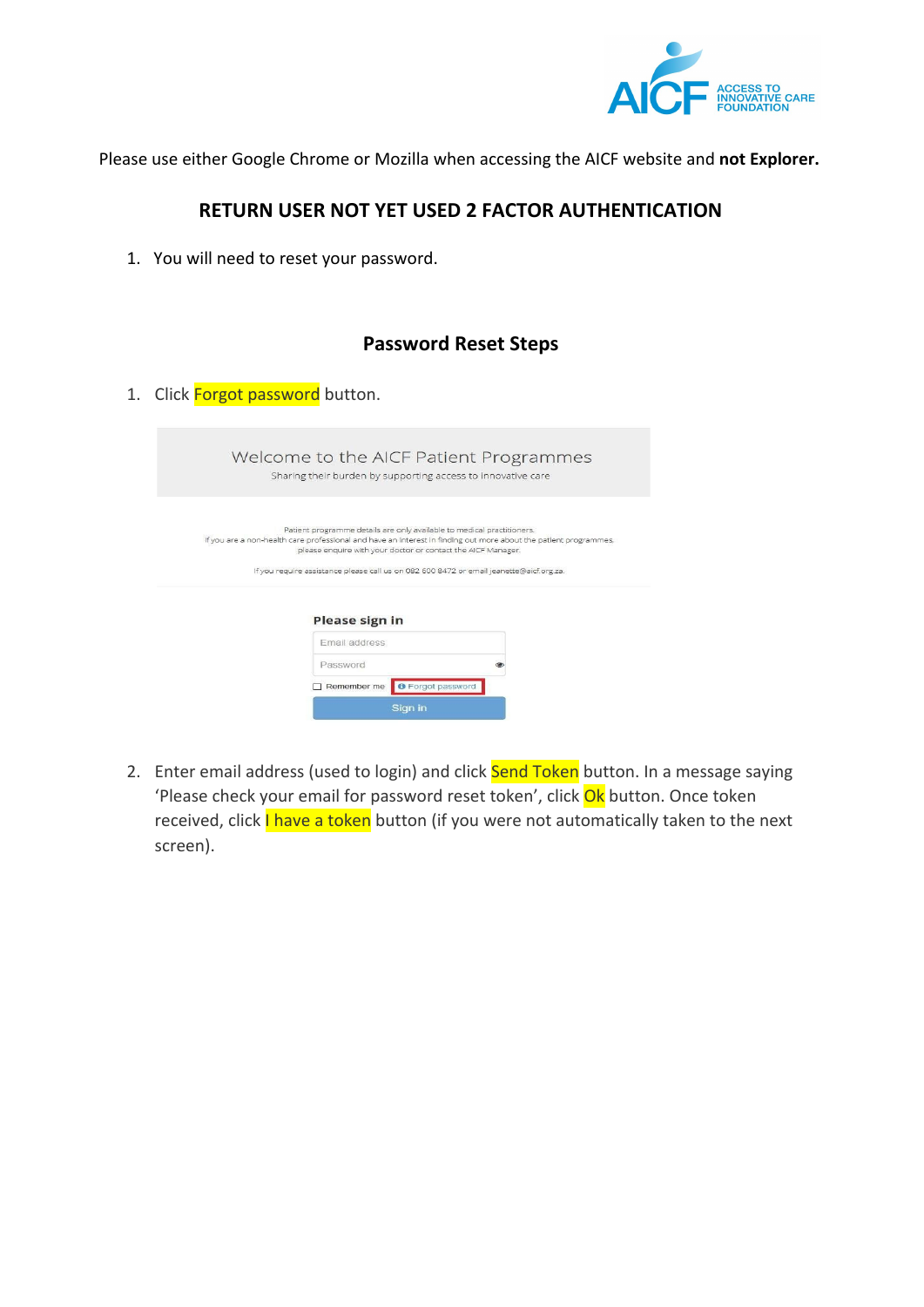

| Welcome to the AICF Patient Programmes<br>Sharing their burden by supporting access to innovative care                                                                                                                                                                                                                                                |
|-------------------------------------------------------------------------------------------------------------------------------------------------------------------------------------------------------------------------------------------------------------------------------------------------------------------------------------------------------|
| Patient programme details are only available to medical practitioners.<br>If you are a non-health care professional and have an interest in finding out more about the patient programmes,<br>please enquire with your doctor or contact the AICF Manager.<br>If you require assistance please call us on 082 600 8472 or email jeanette@aicf.org.za. |
| Send password token<br>Email address                                                                                                                                                                                                                                                                                                                  |

3. Enter email address (used to login), token (received from the email), new password or the old password and click Reset Password button. In a message saying 'Password successfully reset' click Ok button and click Back to login (if you were not automatically taken to next screen).

O I have a token

| Welcome to the AICF Patient Programmes<br>Sharing their burden by supporting access to innovative care                                                                                                                                                                                                                                                |
|-------------------------------------------------------------------------------------------------------------------------------------------------------------------------------------------------------------------------------------------------------------------------------------------------------------------------------------------------------|
| Patient programme details are only available to medical practitioners.<br>If you are a non-health care professional and have an interest in finding out more about the patient programmes,<br>please enquire with your doctor or contact the AICF Manager.<br>If you require assistance please call us on 082 600 8472 or email jeanette@aicf.org.za. |
| <b>Reset your password</b><br>Email address<br>Token                                                                                                                                                                                                                                                                                                  |
| New Password                                                                                                                                                                                                                                                                                                                                          |

Reset Password

4. Enter doctor's email address and new password.

G Back to login